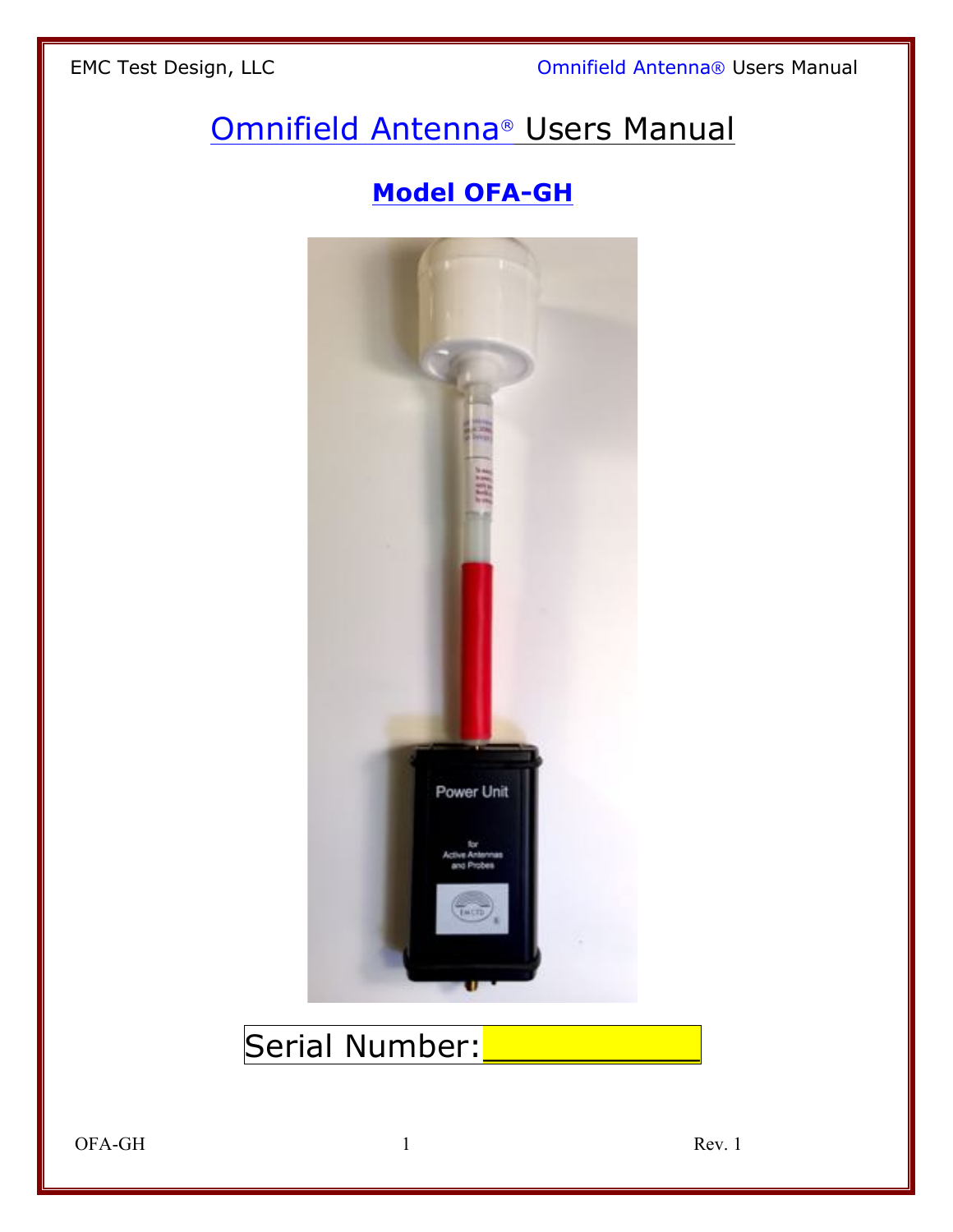Congratulations! You purchased the – Omnifield Antenna®. Please, read this manual to get the most benefits from this innovative instrument.



Omnifield Antenna® - A unique broadband portable active 3-axis isotropic antenna for RF spectrum monitoring and field strength measurement.Connects to any spectrum analyzer, producing the output proportional to the field strength independently of antenna orientation or electric field direction. Has high sensitivity and broad dynamic range for the variety of RF safety, EMC, wireless and telecommunications applications.

#### **Disclaimer**

• Use of Omnifield Antenna® for cell phone comparison is meaningful only for the models operating in the same broadcast standard. Evaluation of the SAR (specific absorption rate) requires special techniques, see www.fcc.gov.

• Omnifield Antenna® is not intended to be the primary piece of safety or medical equipment.

• Use of Omnifield Antenna® for medical and/or safety related applications must be done by qualified personnel only. Manufacturer doesn't assume any responsibilities for the results and their consequences.

OFA-GH 2 Rev. 1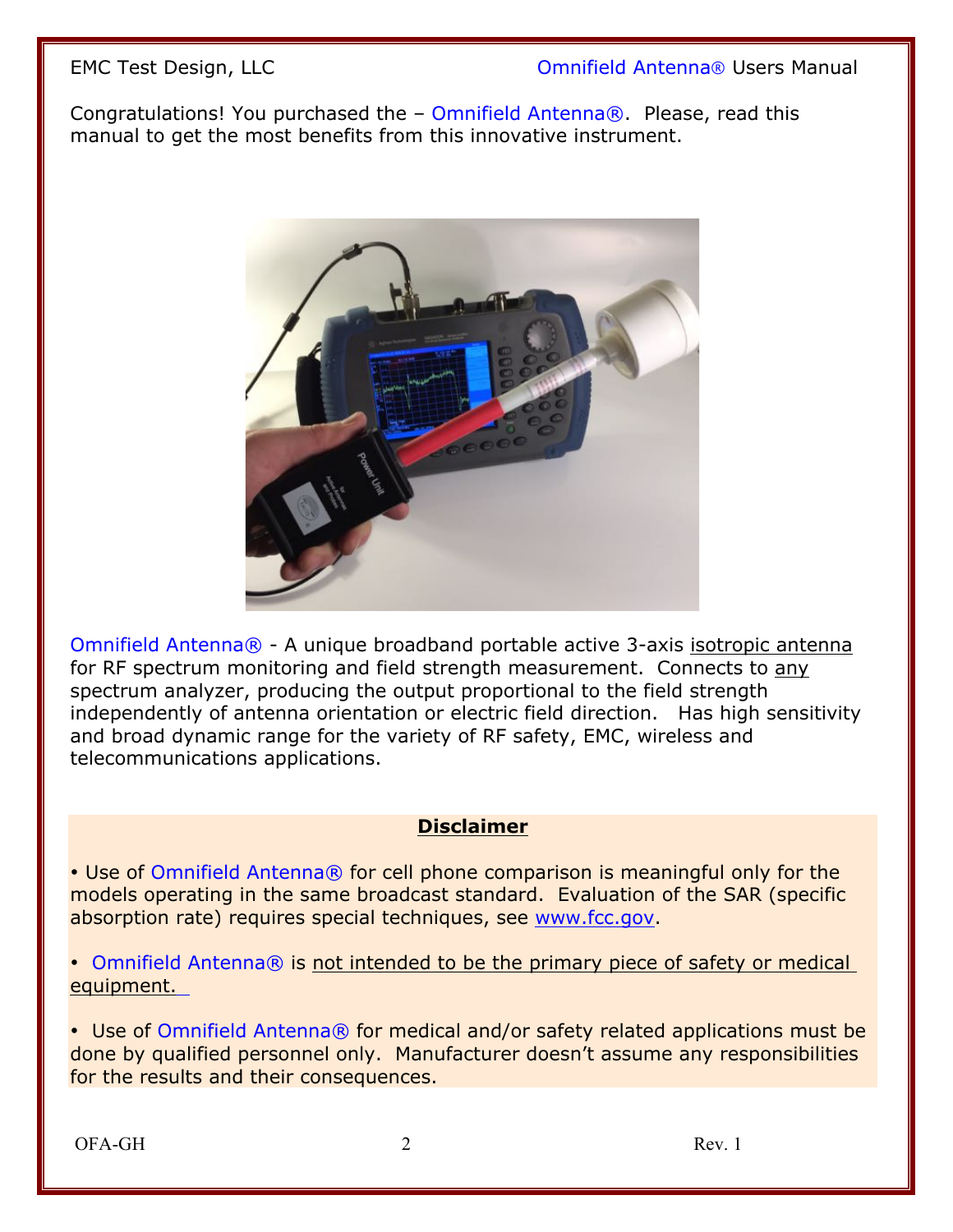- 1. Description of Omnifield Antenna®
- 1.1Omnifield Antenna® components
- 1.2 Modes of Operation.
- 1.3 Power Management.
- 1.4 Calibration Factors.
- 1.5 Tripod Mounting.
- 2. Handling and Maintenance.
- 3. Measurement Hints.
- 4. External AC Fields.
- 5. Battery Replacement.
- 6. Specification.
- 7. Warranty Service.
- 8. Technical Support.
- 9. Spectrum Analyzer.
- 10. Declaration of Conformity.
- 11. Calibration Report.
- 12. About EMC Test Design.

#### **1. Description of Omnifield Antenna®**

#### **1.1 Omnifield Antenna® components**

Omnifield Antenna® consists of three parts: antenna head, handle and power unit. Antenna head and handle are a single module while power unit is detachable from the handle to allow convenient storage in the supplied rugged plastic case. For normal antenna operation **handle must be connected to the power unit** to provide power to the antenna sensor located in the antenna head.

Antenna sensor uses 3 antennas positioned normal to each other. Signals from each antenna are combined to allow output signal of Omnifield Antenna® to be proportional to the absolute value of the field regardless of the field direction.

In order to get high antenna sensitivity at extremely small size, there is an RF amplifier providing the necessary gain and matching the antenna output to the input of any standard spectrum analyzer.

Power unit contains rechargeable battery and has the RF output connector feeding the antenna signal to the spectrum analyzer. This connection is done through included 5 feet custom made flexible cable.

Ferrite beads, located on the cable, decouple the antenna from spectrum analyzer and reduce the effects of this analyzer on measured field. This cable also allows operator to have freedom to place the antenna in right position either on non-metal table tripod (supplied with every system) or onto optional 5 feet non-metal tripod.

OFA-GH 3 Rev. 1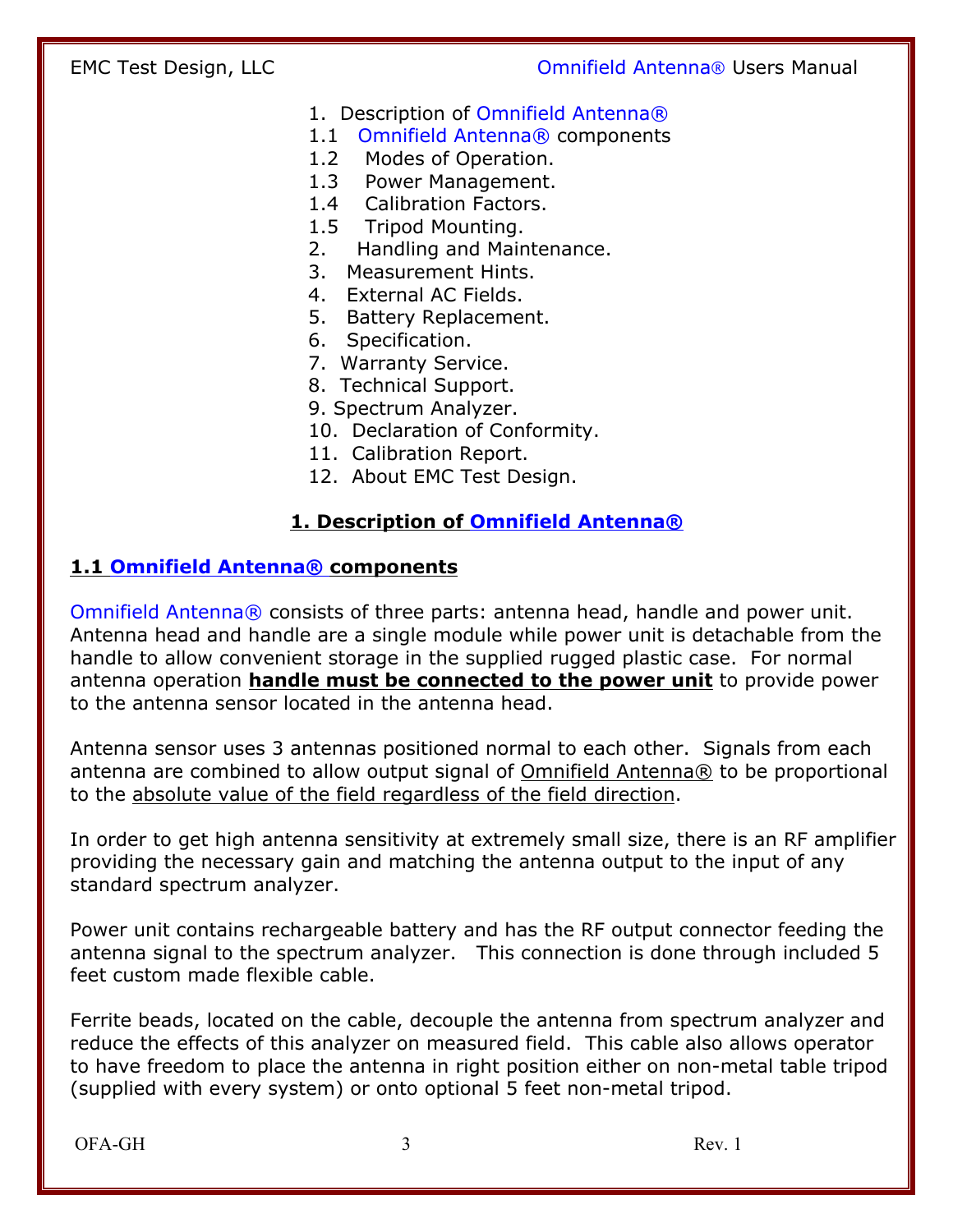#### **1.2. Modes of Operation**

There is only one mode of operation - "ON", indicated by the green LED located at the bottom of the power unit. This assures the user that antenna parameters are known and there is no ambiguity for instrument setting errors.

#### **1.3 Power Management**

Rechargeable battery in the power unit module lasts for about **20 hours** (after full charge). Battery voltage is monitored by the green LED that goes off when battery needs recharging.

There is power jack for DC 12V/0.5A charger supplied with every unit. Fast charging takes up to **2 hours** depending on battery condition. This charges the battery to about 80% of its capacity and guarantees antenna operation for about **16 hours**.

During the fast charging LED goes red indicating the "fast" charge. After maximum of 4 hours unit switches to "trickle charge" bringing the battery to full charge after 3-4 more hours. During the fast charge power unit module may become warm - it is normal.

#### **Do not keep unit connected to charger all the time. This will shorten the life of the rechargeable battery (!).**

Smart charger allows unit to be either OFF or ON during the charge process. This doesn't affect the charging.

Our charger is universal switching 100-240 VAC power supply. Typically, it produces no RF band emissions, therefore in most cases it is possible to operate Omnifield Antenna® with power unit connected to the charger. In some cases the charger (or "dirty" AC line) RF emissions may affect the antenna reading of weak signals. In such cases the battery operation is recommended.

#### **1.4 Antenna Factors**

Every Omnifield Antenna® comes with measured Antenna Factors (AF), documented in the Calibration Certificate supplied with every unit (see Section 10 of this Users Manual). AF are taken for the particular serial number of the antenna/power units, and take into account the loss in the supplied antenna cable. If you get the SD card it will contain the AF factors in simple two-column format ready for import into the spectrum analyzer memory for field strength display in electric field units.

Though antenna handle can be connected to power unit through the cable, AF were measured for direct connection of the antenna handle to power unit.

OFA-GH Rev. 1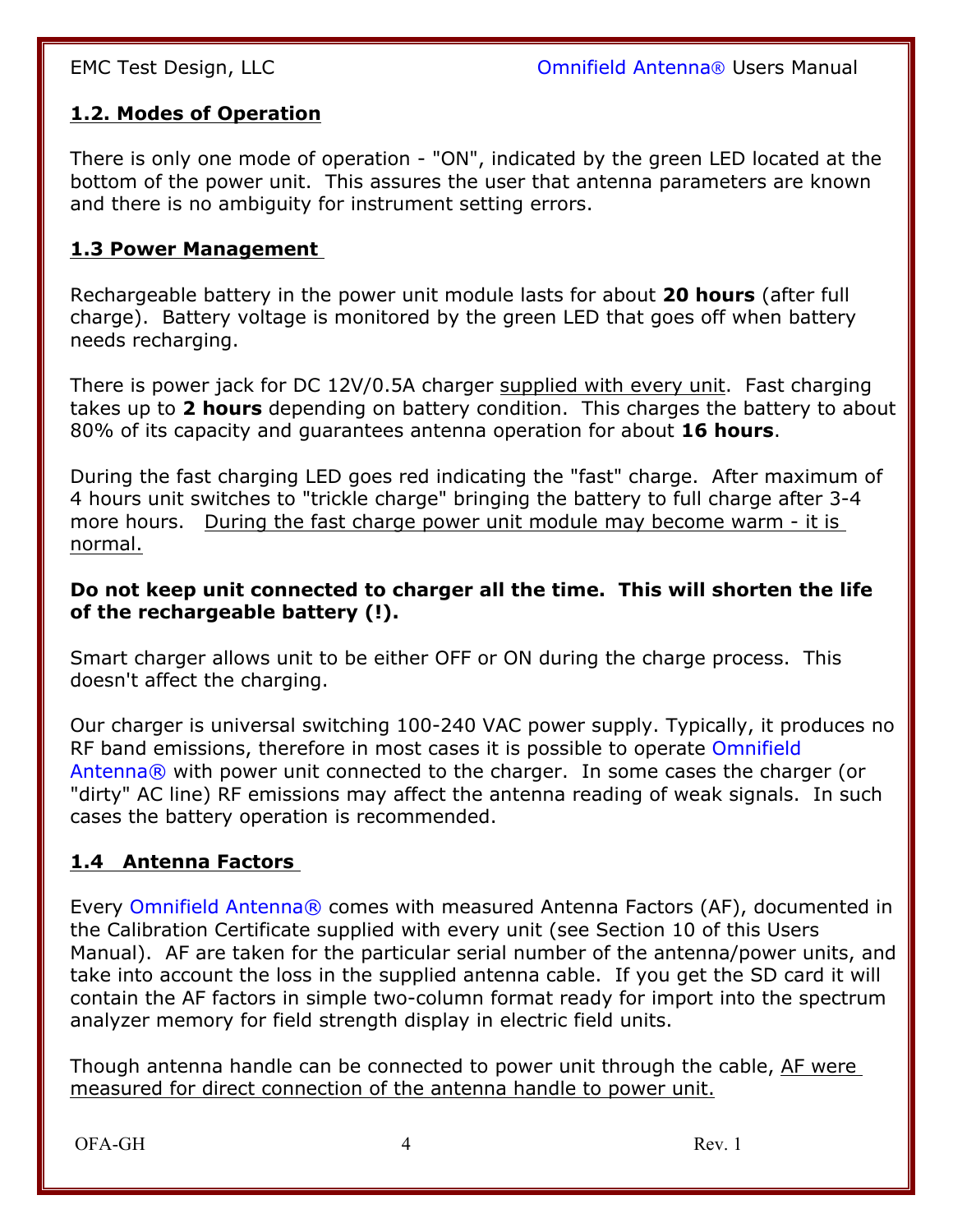AF is expressed in dB(1/m) and need to be added to the antenna output level in  $dB(uV)$  to achieve the measured field in  $dB(uV/m)$ .

# **Field (dBuV/m)=Voltage (dBuV)+AF**

When measured the AF, antenna was rotated around its axis, minimum and maximum values were detected and their average has been recorded.

The isotropicity of the Omnifield Antenna® simplifies the measurements because it eliminates the need to rotate or reposition the antenna head during the measurements. AF can be accounted either manually or stored in the spectrum analyzer memory for automatic field strength display.

#### **1.5 Tripod Mounting**

Antenna handle can be mounted on non-metal tripod supplied with system. This gives to the user a possibility to position the Omnifield Antenna® in various orientations to secure it at a distance in order to reduce measurement errors caused by the effects of the conductive objects or operators body.

To install the antenna handle on tripod - use the nylon clip supplied with system. Remove the stock black screw from the tripod, install the supplied thumbwheel screw and secure the probe in clip with nut.

In order to get an accurate field strength reading – keep all conductive parts (including cable, operator hands, etc.) away from the antenna head.

For field or lab use when antenna must be positioned at certain height - use nonmetal tripod. Though the 5 feet high quality flexible cable (supplied with every system) fits most of the applications, longer cables may be needed. We can offer the 10 feet flexible low loss cable option meeting your needs. It comes with documented loss parameters for accurate antenna factor calibration.

#### **2. Handling and Maintenance**

In spite of the rugged design this instrument requires gentle and responsible handling. Please, use the following practices when using this instrument:

- Use only when Omnifield Antenna® is completely dry.
- Do not immerse into water, neither leave under the rain or snow uncovered. If wet – allow instrument to dry for 24 hours in dry ventilated place before use.

OFA-GH 5 Rev. 1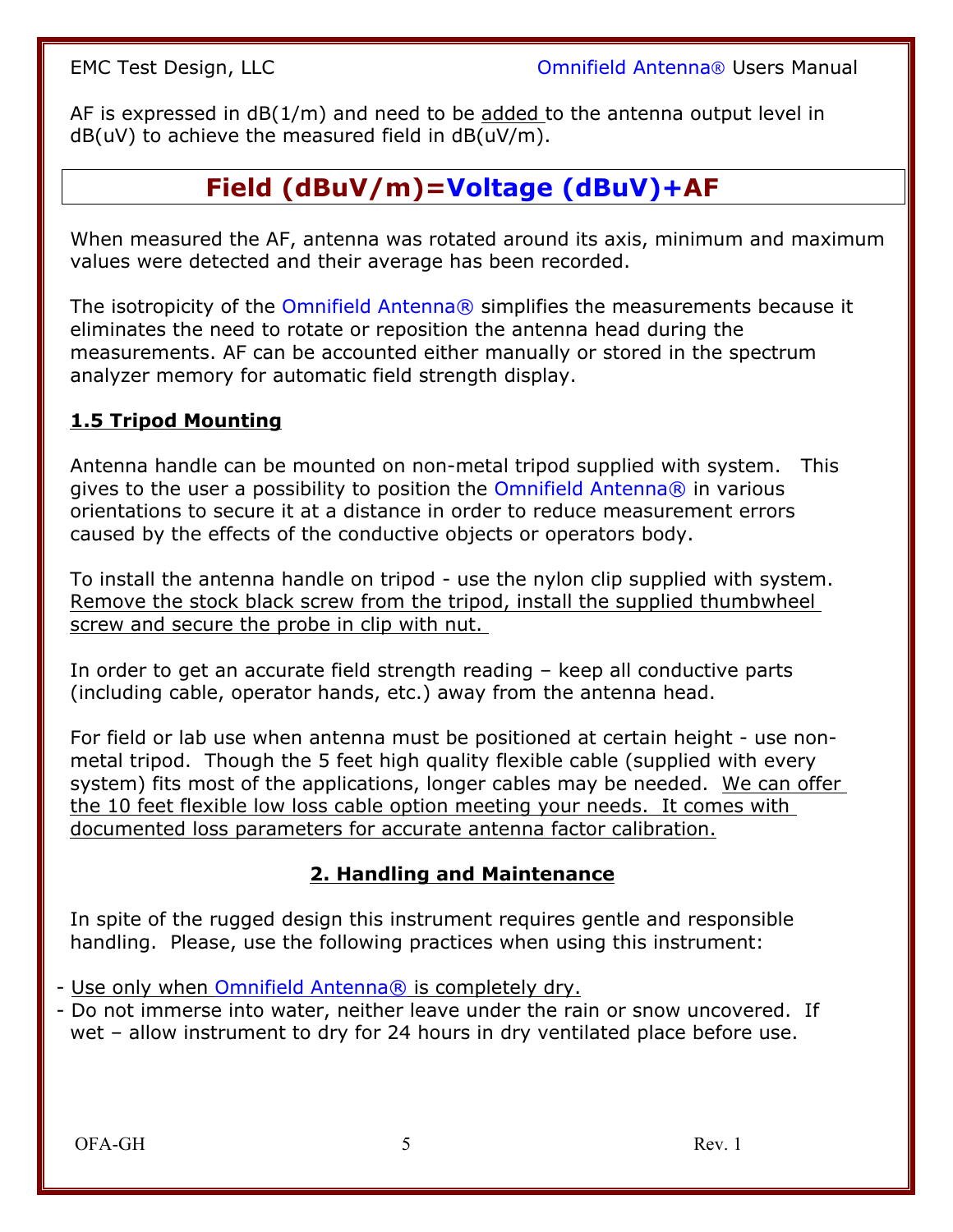- Do not attempt to open the antenna head or power unit there are no user serviceable parts inside. Replacement of the rechargeable battery (if necessary) can be done only at the manufacturer's facility (!).
- For battery charging use only supplied AC/DC adapter. Use of the typical off the shelf non-regulated adapters may cause the damage of the instrument (!).
- Instrument is supplied in hard case with padded insert use it for storage and transportation.
- When connecting or disconnecting the handle and cable to the power unit apply gentle force. Do not over-tighten the connectors.
- Do not use the instrument near AC lines or high voltage sources, because there is a safety risk for the operator (!).
- To clean the Omnifield Antenna® use soft tissue wetted with mild household glass cleaner (weak ammonia solution). Do not use the solvents that may damage plastic parts.
- If there is ever a need to clean the connectors use cotton swab wetted with alcohol. Let it dry before use.

#### **3. Measurement Hints**

Operation of the Omnifield Antenna® requires the user to be familiar with basic spectrum analyzer techniques. In order to get the best accuracy of measurements few things should be noted:

Keep unit calibrated. We recommend calibration once a year in our NIST/UK NPL traceable EMC Test Lab.

- Internal X-Y-Z antenna switching frequency is about 3 KHz (full 3-axis cycle). This requires spectrum analyzer bandwidth (BW) to be greater than at least 3 KHz. Smaller BW will reduce the noise and will allow the measurement of the smaller fields.

To get the best accuracy of the amplitude reading use the BW setting of the spectrum analyzer higher or equal to 10 KHz. The "Antenna Factors" are measured with BW 10 KHz.

- It is possible to use smaller BW resolution - as low as 1 KHz, but displayed signal amplitude may vary from trace to trace and will require Max Hold mode of the spectrum analyzer for correct reading.

Because Omnifield Antenna® produces signal with amplitude corresponding to the field strength absolute value, spectrum analyzer scans should be slow. As rule of thumb - increase the SR until you see the signal trace with stable peak value.

- Another way to get an accurate readings - use Max Hold peak detection mode of the spectrum analyzer.

- Use tripod – it eliminates the effects of your body on the field.

- Every unit has its maximum output field, see the Specification. Antenna will tolerate the higher fields but be aware that in the case of overload antenna amplifier may be saturated.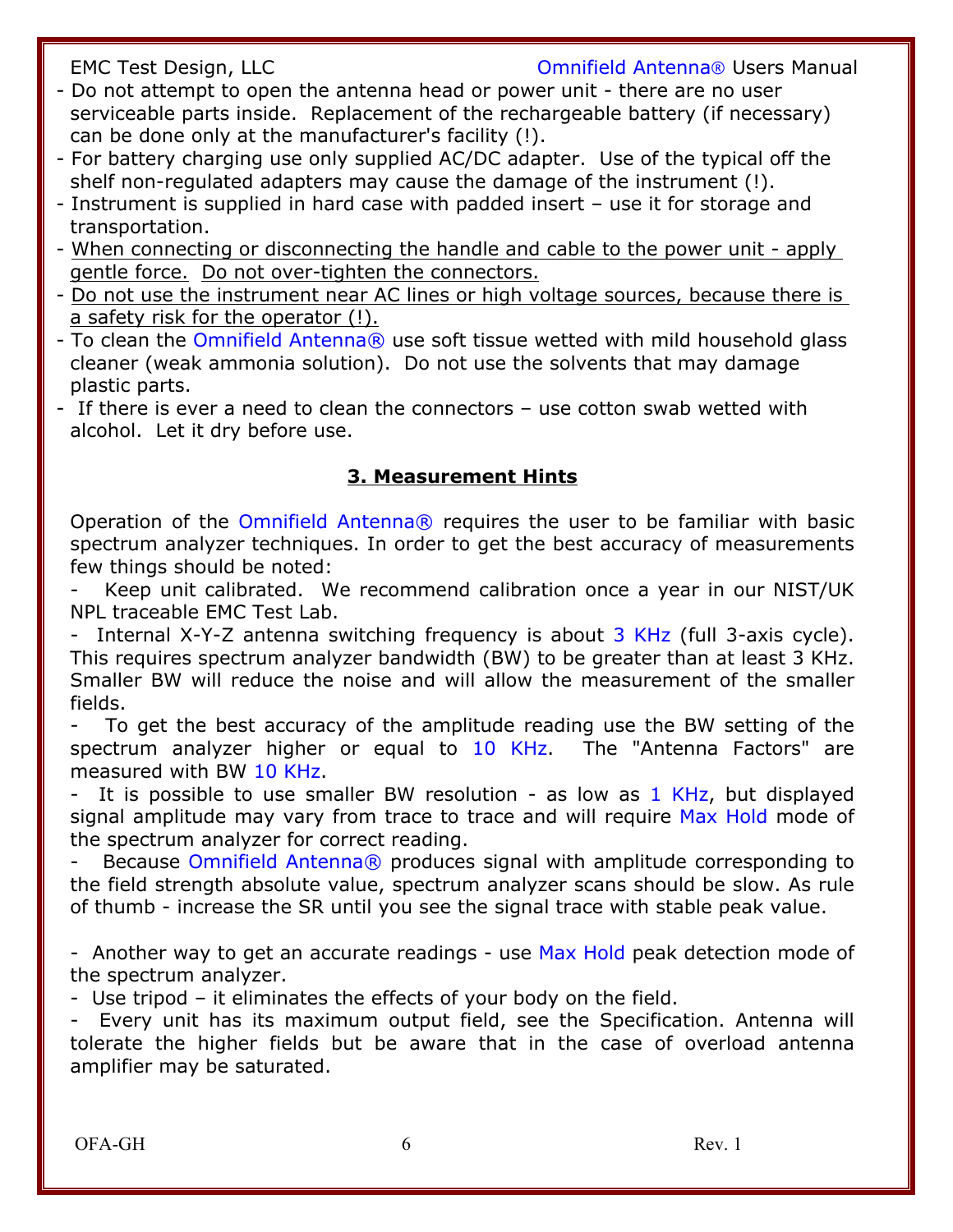EMC Test Design, LLC **Community Company** Companield Antenna® Users Manual - To convert the field strength (V/m) into power density (uW/cm<sup>2</sup>) of the far field plane waves having wave impedance of 377 Ohms, use formula: **S=E2/3.77**. Additionally, the following formulas help with units conversion:

E(dBV/m)=E(dBuV/m)-120; S(dBuW/cm2)=S(dBmW/cm2)-30.

#### **4. External AC Fields**

Omnifield Antenna is designed to be immune to the external AC fields of the 50/60 Hz line frequency and strong AM transmitters. In case of harsh environment with strong fields outside of the frequency range of the instrument the following tips will reduce the measurement errors:

- Use only battery power for Omnifield Antenna® and spectrum analyzer.

- Do not connect power unit metal case to any AC power lines or ungrounded metal objects due to the risk of electric shock (!).

#### **5. Battery Replacement**

6V/700 mA NiMHd custom made rechargeable battery is located inside the power unit. For charging use ONLY included power supply.

- Battery may need replacement after about 5 years of operation. Send your instrument for calibration and we will replace the old battery for fee.

#### **6. Specification**

## **Omnifield Antenna® OFA-GH**

• Portable isotropic 3-axis EM field antenna with broadband response.

| • Wide field dynamic range:                  | 10 mV/m - 500 V/m.                                                              |
|----------------------------------------------|---------------------------------------------------------------------------------|
| Noise Level<br>$\bullet$                     | $5$ mV/m (BW 3 KHz)                                                             |
| • Broad frequency range:                     | 30 - 6000 MHz                                                                   |
| • Probe directivity:                         | Isotropic.                                                                      |
| Calibration accuracy:                        | $+/- 1.5$ dB.                                                                   |
| • Linearity deviation                        | $+/- 1$ dB.                                                                     |
| Rotational isotropicity (typ.):<br>$\bullet$ | $+/-$ (1-2.5) dB (30 - 1000 MHz),<br>$+/-$ (2-5) dB (1000 - 6000 MHz).          |
| Recommended SA bandwidth:                    | 10 KHz ( min BW 3 KHz )                                                         |
| Design:                                      | Antenna head is mounted on nonmetal handle<br>with detachable output connector. |
| Operating temperature:                       | $-10$ C $^{\circ}$ to 50 $^{\circ}$ C, RH 10%-90%, non-<br>condensing.          |
| Temperature error:                           | $< 0.08$ dB/ $o$ C.                                                             |
| OFA-GH                                       | 7<br>Rev. 1                                                                     |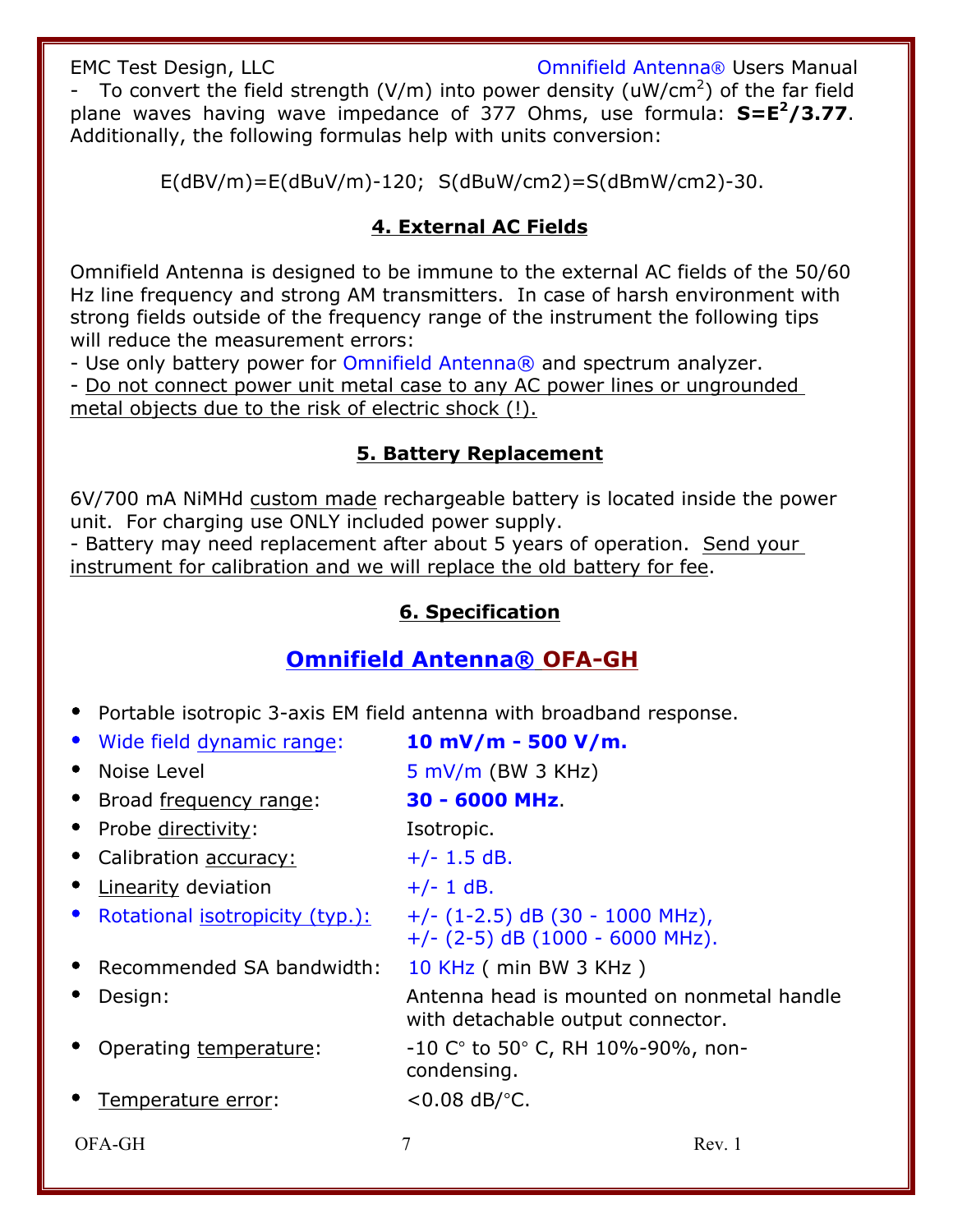| EMC Test Design, LLC    | <b>Omnifield Antenna® Users Manual</b>                                                                                                                              |
|-------------------------|---------------------------------------------------------------------------------------------------------------------------------------------------------------------|
| Dimensions:             | Antenna: (LxD) 9.0"x2.25" (225x58 mm).<br>Power unit: (LxWxD), 3.75"x2.25"x1.25"<br>(95x58x32 mm).                                                                  |
| Weight:                 | Antenna: 0.2 lb. (100 g),<br>Power Unit: 0.44 lb. (200 g).                                                                                                          |
| Battery operation time: | 20 hr. NiMHd rechargeable battery.<br>Charge, fast charge and low battery indicator.                                                                                |
| $\ast$<br>Calibration:  | Every system: antenna, low loss 5 ft. cable<br>and power module are calibrated together. UK<br>NPL traceable calibration certificate is supplied<br>with each unit. |

• Accessories: Omnifield Antenna® comes in foam padded hard carrying case and includes the OFA-GH antenna, PU-5G power module, cable, tripod, plastic clip and product documentation. Special 1.5 m (5 ft.) low loss high flexibility cable supplied with every unit. Cable has multiple ferrite beads to minimize cable effects on the measured field. Probe clip and nonmetal portable tripod are provided.

*Note: This Specification may be changed without notice due to continuous improvement of the design and manufacturing process.*

#### **7. Limited Warranty**

The manufacturer (EMC Test Design, LLC) warrants the product to be free from defects in material and workmanship under normal use and service for the period of 1 (one) year from the date of purchase. This warranty extends only to the original buyer or end use customer of a manufacturer-authorized distributor.

Manufacturer's warranty obligation is limited, at manufacturer's option, to refund of the purchase price, or free of charge repair or replacement of a defective product, which is returned to an authorized distributor or manufacturer within the warranty period.

Manufacturer authorized distributors have no authority to extend the warranty on behalf of the manufacturer. To obtain the warranty service, contact your authorized distributor. Buyer pays for the insured shipping of the unit to be returned or serviced. Manufacturer doesn't assume any risk for damage in transit. Following the warranty repair, the product will be returned to the buyer, transportation prepaid.

If manufacturer determines that the failure was caused by misuse, negligence, accident or abnormal condition of operation and handling, manufacturer will provide an estimate of the repair costs and obtain authorization before commencing the work. Following repair, the product will be returned to the buyer, transportation prepaid, after customer has paid for the repair and return transportation charges.

The typical examples of product abuse which void the warranty are: broken antenna head or antenna handle connector, damaged cable, damaged electronics due to misuse or negligence,

OFA-GH Rev. 1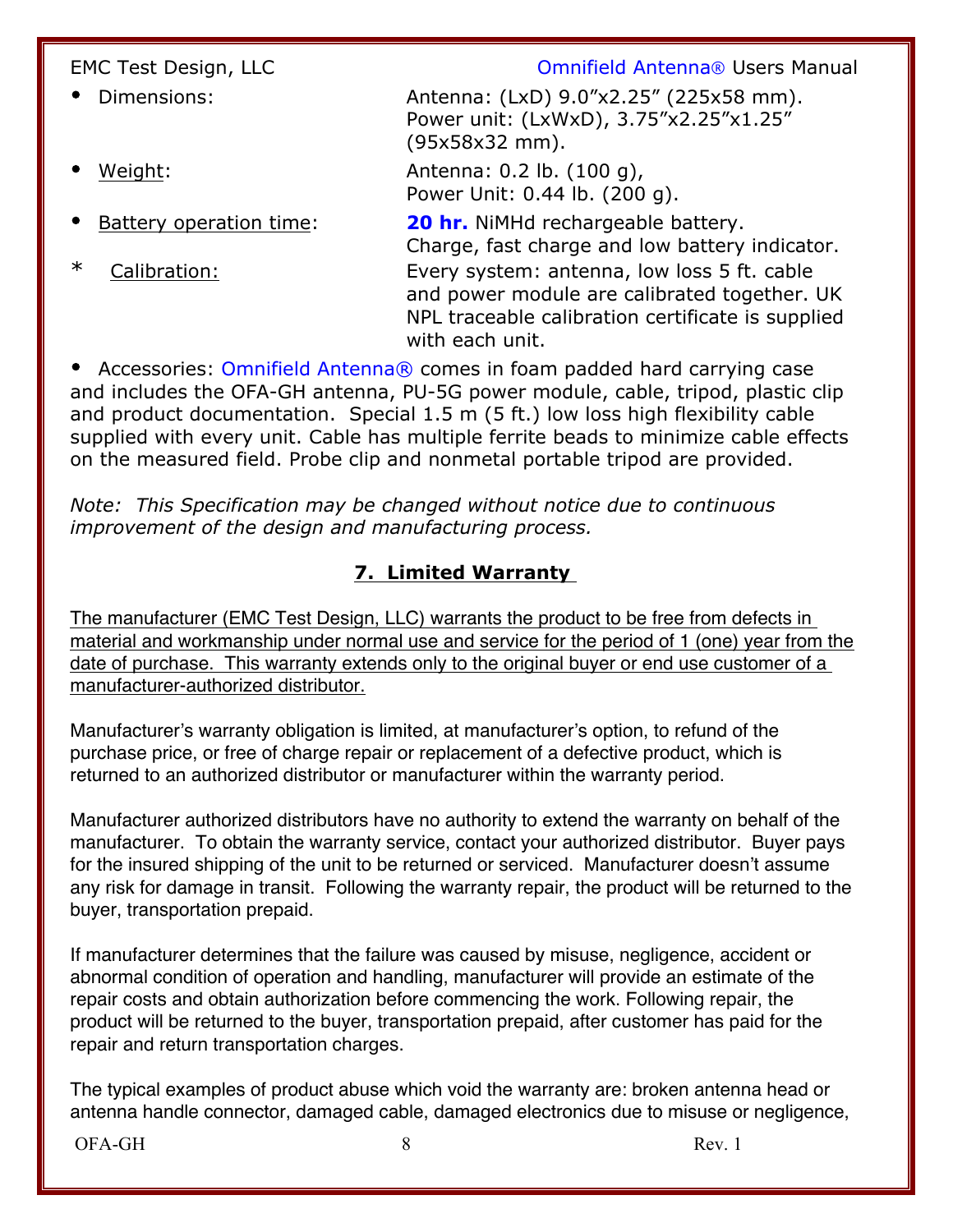EMC Test Design, LLC **Company Company** Companield Antenna<sup>®</sup> Users Manual

etc. We will void the warranty if product has been opened, altered or repaired by unauthorized personnel.

This warranty is purchaser's sole and exclusive remedy and is in lieu of all other warranties, expressed or implied, including but not limited to any implied warranty or merchantability or fitness for a particular purpose.

EMC Test Design shall not be liable for any special, indirect, incidental or consequential damages or losses, including loss of data, whether arising from breach of warranty or based on contract, tort, reliance or any other theory.

The limitations and exclusions of the warranty may not be applicable to every buyer depending on the laws of the land of residence.

Buyer has the rights to return the unit within 14 (fourteen) days from the date of purchase using the insured prepaid carrier, in mint condition in undamaged original package with all accessories and documentation for replacement or refund. In case of refund the restocking fee of \$10% will be charged.

### **8. Technical Support**

To purchase the additional units, accessories, get technical support or warranty service, buyer should contact the authorized distributor or manufacturer by e-mail (preferred) or phone. The manufacturer e-mail is: exid@emctd.com (check our web site www.emctd.com for the most up to date information).

Buyer should supply the following information:

- Buyer's name, company name and contact information.
- Distributor's name, and contact information.
- Date of purchase.
- Serial numbers of the meter and probe.
- Accurate description of the issues.

## **9. Spectrum Analyzer**





Add your spectrum analyzer (shown Agilent N9340B) having the preamplifier and AF memory) or our USB spectrum analyzer **SA-S** (to **4.4 GHz**) or **SA-J** (to **12.4 GHz**) with your PC. See the **Selective Field Analyzer** product.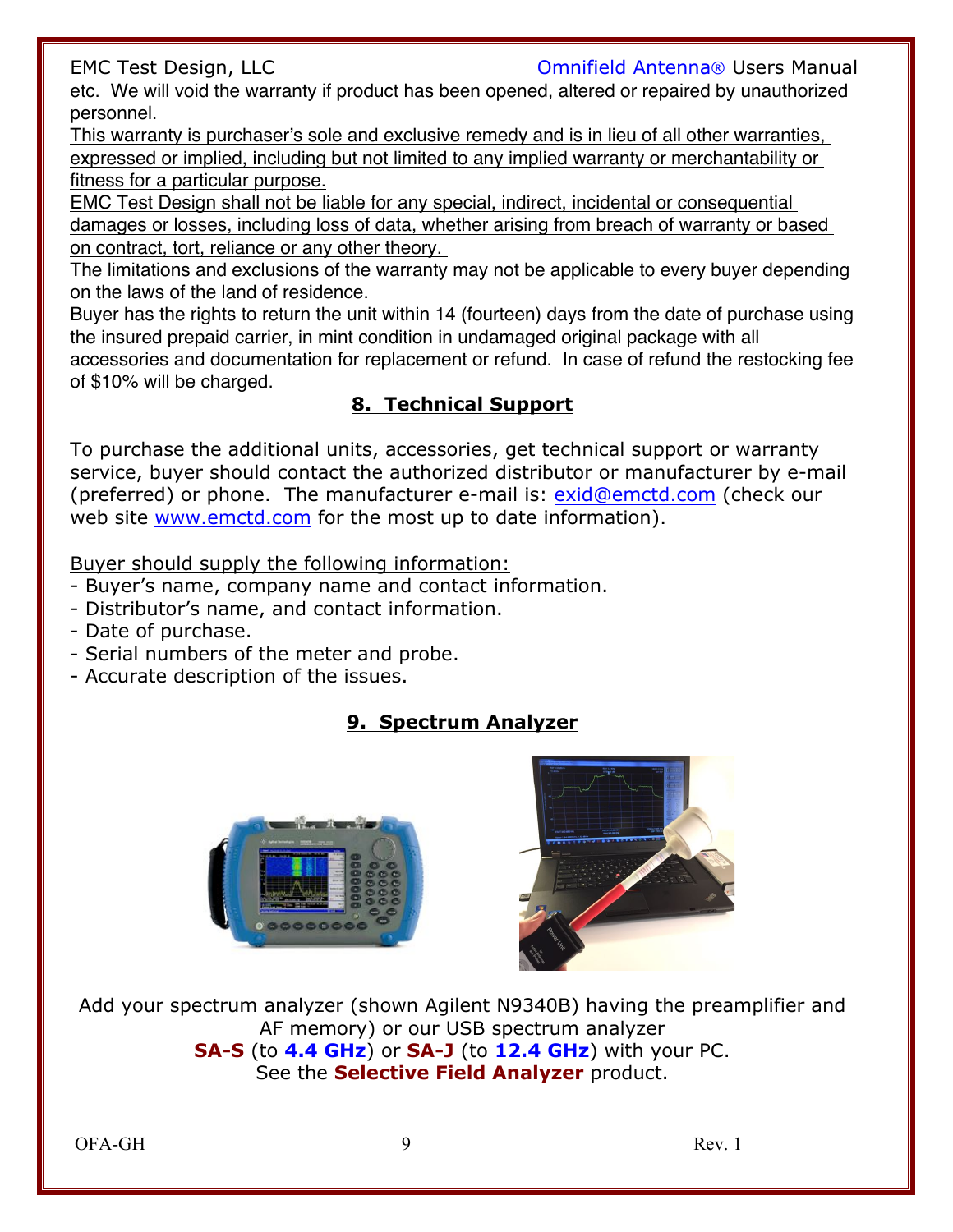

# **10. Declaration of Conformity**

We, the undersigned, manufacturer: **EMC Test Design, LLC** 

**P.O. Box. 600532, Newton, MA 02460, USA**

certify and declare our sole responsibility, that the following apparatus:

| Description:                     | <b>Electronic Test Equipment</b>                                        |  |
|----------------------------------|-------------------------------------------------------------------------|--|
| Brand:                           | <b>Omnifield Antenna®, Model OFA-GH</b><br>with Power Unit, Model PU-5G |  |
| Identification:<br>Manufacturer: | <b>Model OFA-GH</b><br><b>EMC Test Design, LLC</b>                      |  |

conforms with the essential requirements of the **EMC Directive 2014/30/EC**, based on the following specifications applied:

**EU Harmonized Standards: EN 61326-1: 2013**,

**EN55011: 2009/A1: 2010 IEC 61000-4-2: 2009 EN 61000-4-3: 2006**

with requirements of the **Low Voltage Directive 2014/35/EU,** based on the following specifications applied:

**EU Harmonized Standard: EN 61010-1: 2010**

and with requirements of the **RoHS Directive 2014/65/EU,** based on the following specifications applied:

**Equipment specifically designed for research and development for professional use.**

and therefore, complies with the essential requirements and provisions of applicable CE Mark Directives.The technical documentation is kept at the following address:



**Signed by President of EMC Test Design, LLC**/\_\_\_\_\_\_\_\_\_\_\_\_\_\_\_\_\_\_\_/ **Date: July 15, 2018**

OFA-GH 10 Rev. 1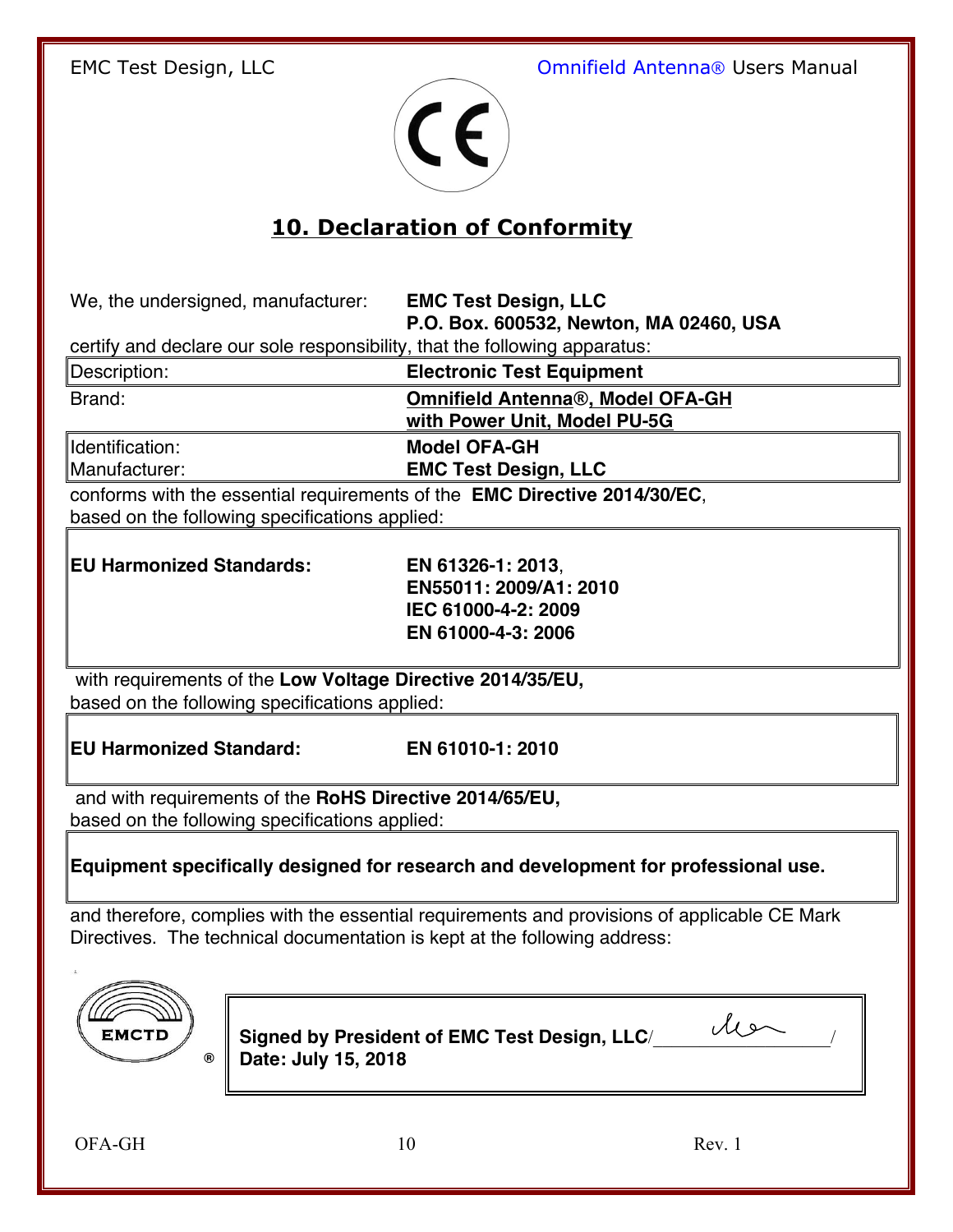### **11. Calibration Report Omnifield Antenna®**

**Omnifield Antenna®: Model OFA-G S.N.\_206\_ Power Unit: Model PU-5G S.N.** 

# **Linearity, Antenna Factor, Rotational Isotropicity**

#### **As of this date the above instrument (antenna and cable) were calibrated to original factory specification by EMC Test Design, LLC.**

- 1. Generator: Wiltron/Anritsu 68347B (10 MHz-20 GHz) MHz (Verified in system).
- 2. Spectrum Analyzer: HP8596E 9 KHz-12.5 GHz (Verified in system).
- 3. Test setup: TESCOM TC-5060A, TEM#6 (Custom GTEM: 30 MHz-6 GHz).
- 4. Test method: Substitute method with transferable antenna field standards.
- 5. Antenna Field standard: Probe Isotropic PI-03 (3 MHz-18 GHz), S.N. 126.  **UK NPL Calibration Due: August 2019**.
- 7. Environment: Temperature 26 C°.

Calibration Authorization: \_\_\_\_\_\_\_\_\_\_\_\_\_\_

# Date of calibration: 07.19.18 Due date: 07.19.20

#### **Attachments: Omnifield Antenna® Linearity, AF** and **Rotational Isotropicity**.